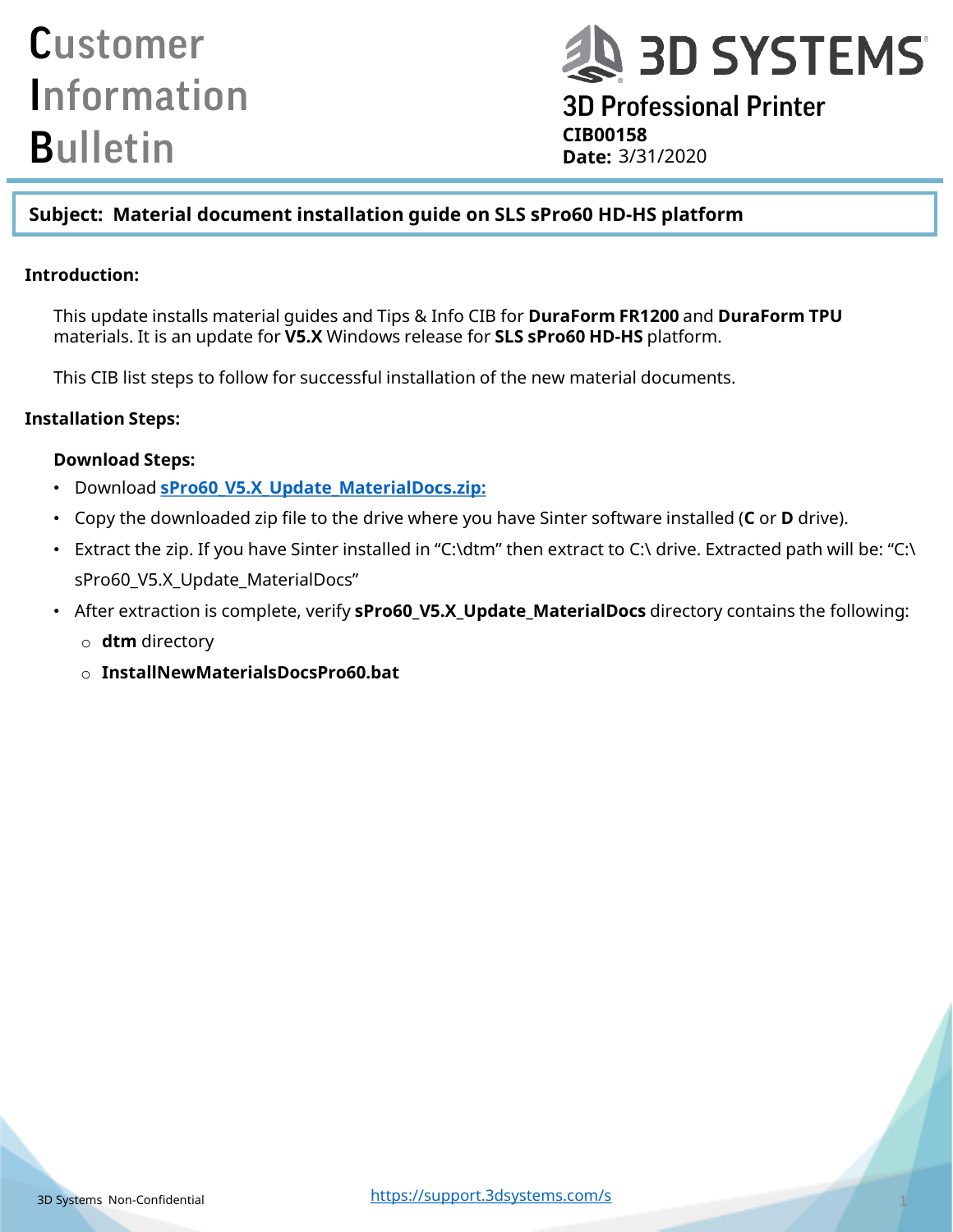# **Q 3D SYSTEMS**

3D Professional Printer **CIB00158 Date:**

### **Subject: Material document installation guide on SLS sPro60 HD-HS platform**

#### **Steps to install the update:**

- If BuildSetup is running, save current build packet (if needed) and close **BuildSetup**.
- In case you are on the printer PC and build is not in-progress, then run **KillSinter.exe** to close Sinter and related applications.
- Run **InstallNewMaterialsDocsPro60.bat.** You may see a security warning, please continue to run the batch file. On successful launch, you will see below screens:



- Follow the steps listed in displayed screens (Command Prompt).
- On successful installation, total **4 files** will be deployed :
	- 2 new material guides.
	- 2 "Tips and Info" CIBs.



• In the end, you should see below screen on successful installation.

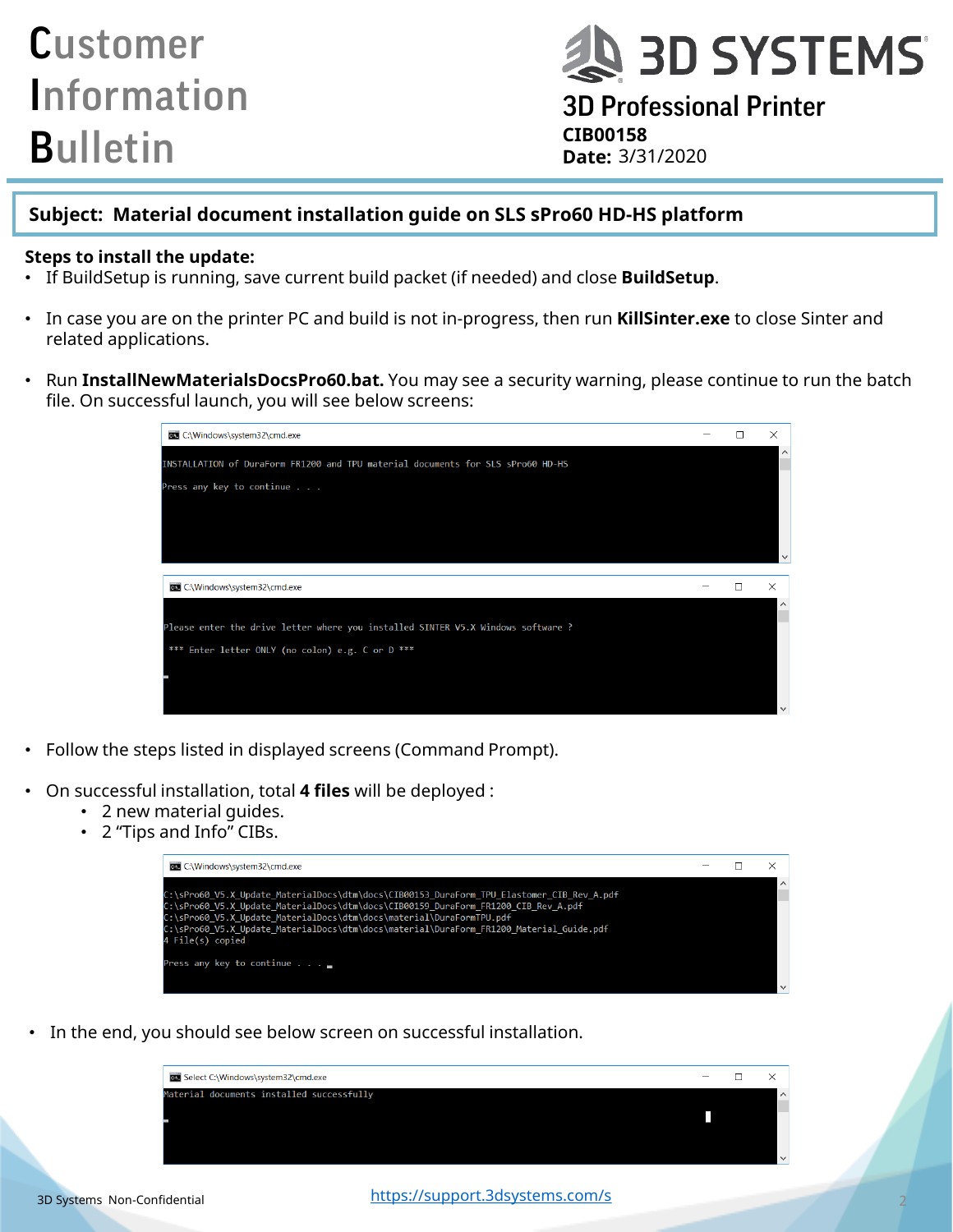**AD SYSTEMS** 

3D Professional Printer **CIB00158 Date:**

### **Subject: Material document installation guide on SLS sPro60 HD-HS platform**

#### **Verify if the update installed successfully:**

- Verify if the files are copied in the right locations as shown in below screenshots.
- 1. Material guides under dtm\docs\material:

| Win OS (C:) $\rightarrow$ dtm $\rightarrow$ docs $\rightarrow$ material |                    |                 |          |
|-------------------------------------------------------------------------|--------------------|-----------------|----------|
| ∼<br>Name                                                               | Date modified      | <b>Type</b>     | Size     |
| & CastFormGuide.pdf                                                     | 6/14/2019 12:42 AM | Adobe Acrobat D | 624 KB   |
| D & DuraForm_FR1200_Material_Guide.pdf                                  | 11/4/2019 11:58 AM | Adobe Acrobat D | 1,255 KB |
| DuraFormEX_CIB_HiQ.pdf                                                  | 6/14/2019 12:42 AM | Adobe Acrobat D | 91 KB    |
| & DuraFormFlexGuide.pdf                                                 | 6/14/2019 12:42 AM | Adobe Acrobat D | 780 KB   |
| DuraFormGuide.pdf                                                       | 6/14/2019 12:42 AM | Adobe Acrobat D | 1,278 KB |
| DuraFormHST10_CIB_HiQ.pdf                                               | 6/14/2019 12:42 AM | Adobe Acrobat D | 146 KB   |
| DuraFormTPU.pdf                                                         | 11/4/2019 11:58 AM | Adobe Acrobat D | 1,467 KB |

2. "Tips and Info" CIB under dtm/docs:

| $\curvearrowright$                                |                                       |                 |              |
|---------------------------------------------------|---------------------------------------|-----------------|--------------|
| Name                                              | Date modified                         | Type            | Size         |
| material                                          | 11/27/2019 12:33                      | File folder     |              |
| swug                                              | 11/11/2019 11:09                      | File folder     |              |
| userquide                                         | 11/11/2019 11:09                      | File folder     |              |
| ○ 소 CIB00153_DuraForm_TPU_Elastomer_CIB_Rev_A.pdf | 10/30/2019 11:48  Adobe Acrobat D     |                 | 104 KB       |
| ○ & CIB00159_DuraForm_FR1200_CIB_Rev_A.pdf        | 11/18/2019 5:52 PM                    | Adobe Acrobat D | 134 KB       |
| $\left  \cdot \right $ index.pdf                  | 6/14/2019 12:42 A., Adobe Acrobat D., |                 | <b>55 KB</b> |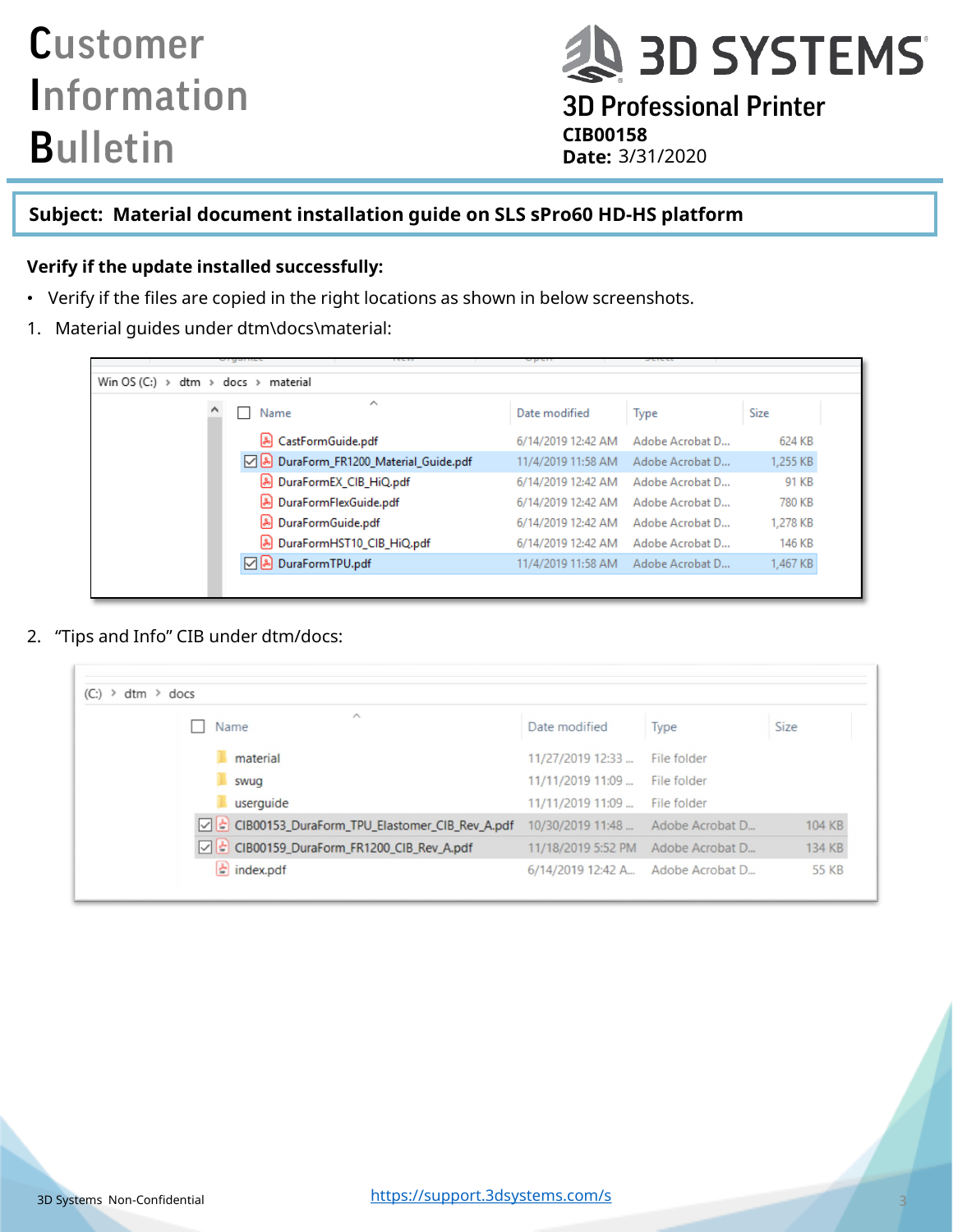**AD SYSTEMS** 3D Professional Printer **CIB00158 Date:**

### **Subject: Material document installation guide on SLS sPro60 HD-HS platform**

• Launch **BuildSetup** to check if you can view the newly deployed material guides from BuildSetup.

| Change Material<br>×                                 |
|------------------------------------------------------|
| $\vee$ ok<br>Platform                                |
| SLS sPro 60HD-HS<br>$\overline{\nabla}$<br>X Cancel  |
| $?$ Help<br>Material                                 |
| sPro60HD-HS 12m/sec DuraForm FR 1200 Advanced V5.2.0 |
| $\oslash$ View Material Guide                        |
| $?$ Help                                             |
| Material                                             |
| sPro60HD-HS 12m/sec DuraForm FR 1200 V5.2.0          |
| √ View Material Guide                                |
| $?$ Help<br><b>Material</b>                          |
| sPro60HD-HS 12m/sec DuraForm TPU Elastomer SC V5.2.0 |
| √ View Material Guide                                |
| <b>TIGH</b><br>з.<br>Material                        |
| sPro60HD-HS 12m/sec DuraForm TPU Elastomer-XC V5.2.0 |
| <b>♦ View Material Guide</b>                         |

You should now be able to launch the correct material guide by changing the material and clicking "View Material Guide" button as shown in above screens.